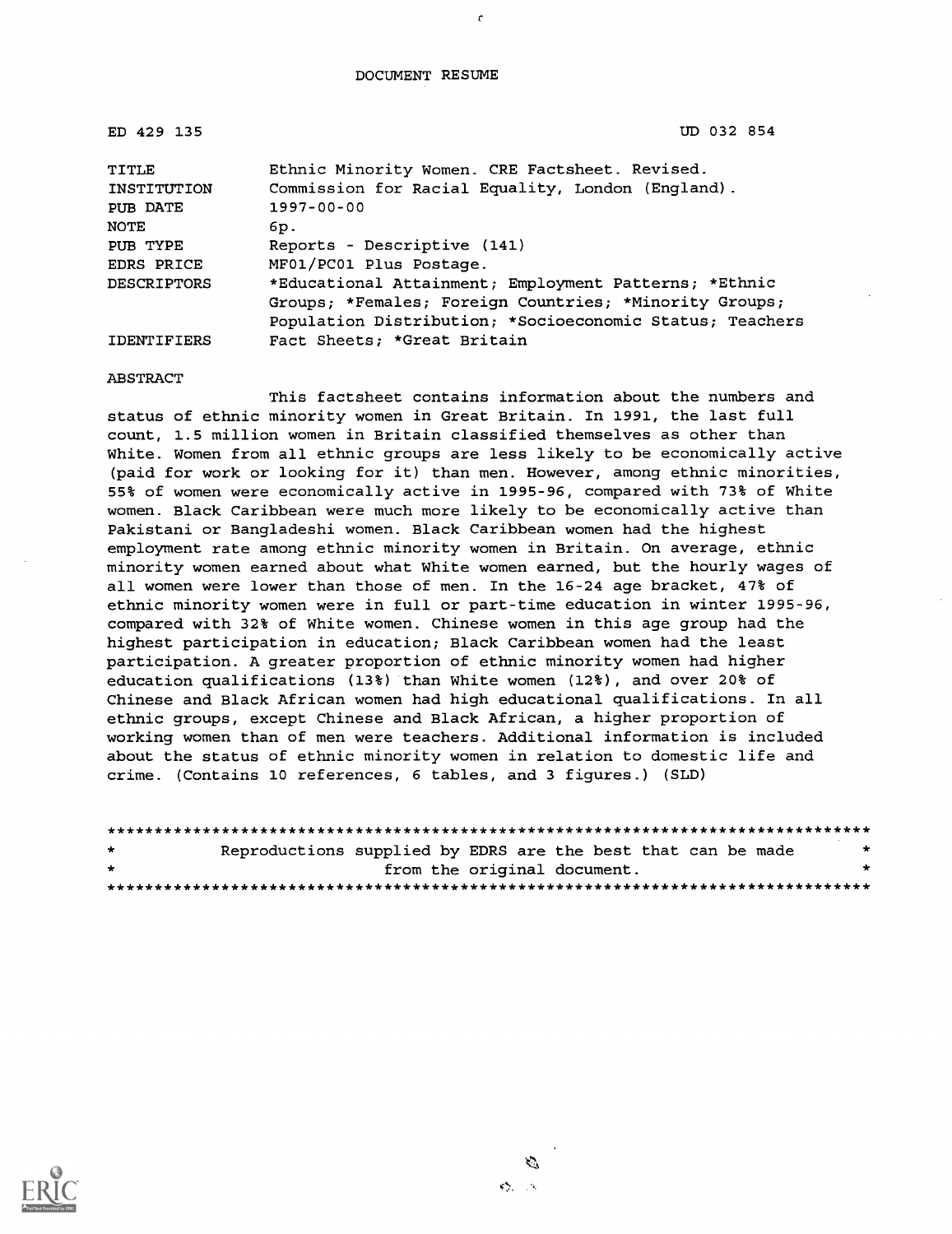# Ethnic Minority Women

# Commission For Racial Equality

| PERMISSION TO REPRODUCE AND<br>DISSEMINATE THIS MATERIAL HAS<br><b>BEEN GRANTED BY</b><br>torruson | <b>U.S. DEPARTMENT OF EDUCATION</b><br>Office of Educational Research and Improvement<br>EDUCATIONAL RESOURCES INFORMATION<br><b>CENTER (ERIC)</b><br>□ This document has been reproduced as<br>received from the person or organization<br>originating it.<br>Minor changes have been made to<br>improve reproduction quality. |
|----------------------------------------------------------------------------------------------------|---------------------------------------------------------------------------------------------------------------------------------------------------------------------------------------------------------------------------------------------------------------------------------------------------------------------------------|
| TO THE EDUCATIONAL RESOURCES<br>INFORMATION CENTER (ERIC)                                          | Points of view or opinions stated in this<br>document do not necessarily represent<br>official OERI position or policy.                                                                                                                                                                                                         |

 $\sim$ 



 $\frac{a}{\alpha}$ 

 $\ddot{\phantom{a}}$ 

ED 429 135

EST COPY AVAILABLE

 $\overline{c}$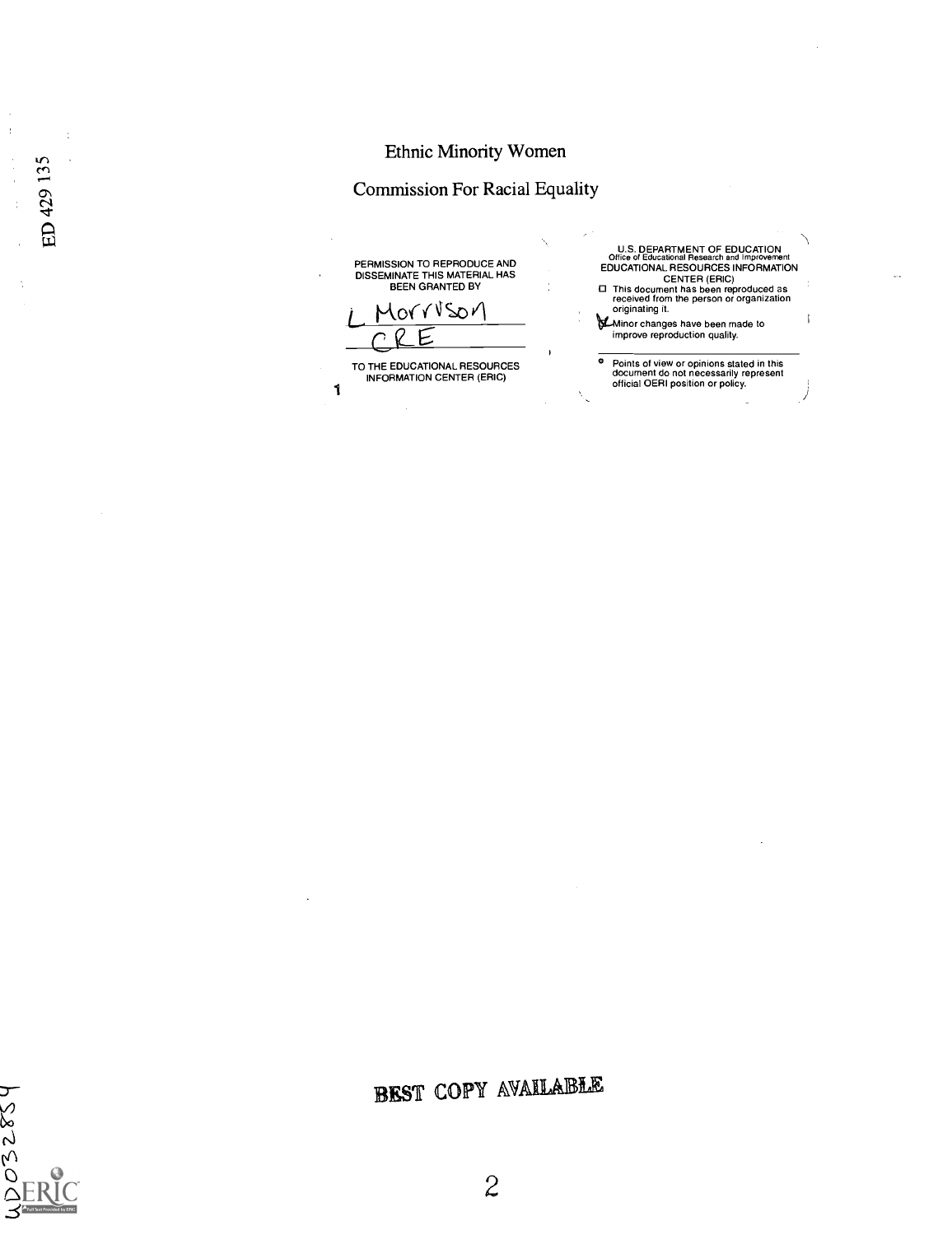

# :x

# POPULATION

 $\triangleright$  At the last full count in 1991, 1.5 million women in Britain classified themselves as other than

females than males in the<br> **Source: 1991 Census** Black Caribbean and Other Asian groups

# ECONOMIC ACTIVITY AND EMPLOYMENT

▶ Women from all ethnic groups are less likely to be economically active than men (that is, to be in paid work or looking for it). In 1995/96, 72% of women of working age were economically active, compared with 85% of men.

#### Table 1. The female population of Great Britain in 1991, by ethnic group

| in Britain classified them-                                                                                                                                                                                                       |                        | Number     | %   |  |
|-----------------------------------------------------------------------------------------------------------------------------------------------------------------------------------------------------------------------------------|------------------------|------------|-----|--|
| selves as other than                                                                                                                                                                                                              | All                    | 28,313,900 | 100 |  |
| White. (See Table 1)                                                                                                                                                                                                              | <b>White</b>           | 26,807,400 | 95  |  |
|                                                                                                                                                                                                                                   | All ethnic minorities  | 1,506,500  | .5  |  |
| $\triangleright$ The ratio of males to                                                                                                                                                                                            | <b>Black Caribbean</b> | 260,500    | 17  |  |
| females across all ethnic                                                                                                                                                                                                         | <b>Black African</b>   | 105.600    | 7   |  |
| groups is now approxi-                                                                                                                                                                                                            | <b>Black Other</b>     | 90,900     | 6   |  |
| mately 1:1. However, in                                                                                                                                                                                                           | Indian                 | 417,400    | 28  |  |
| 1991 there were signifi-                                                                                                                                                                                                          | Pakistani              | 231,000    | 15  |  |
| cantly more males than                                                                                                                                                                                                            | <b>Bangladeshi</b>     | 77,900     | 5   |  |
| females in the                                                                                                                                                                                                                    | <b>Chinese</b>         | 79,300     | 5   |  |
| Bangladeshi, Pakistani and                                                                                                                                                                                                        | <b>Other Asian</b>     | 103.900    | 7   |  |
| Other groups and more                                                                                                                                                                                                             | <b>Other</b>           | 140,100    | 9   |  |
| $\mathbf{r}$ . It is the set of the set of the set of the set of the set of the set of the set of the set of the set of the set of the set of the set of the set of the set of the set of the set of the set of the set of the se |                        |            |     |  |

**Among ethnic minori**ties 55% of women were economically active in 1995/96, compared with 73% of White women However, there were considerable variations between the different groups; for example while 7 out of 10 Black Caribbean and White women were likely to be active in the labour

#### Table 2. Economic activity and employment rates, by sex and ethnic group, averages for June 1995 - May 1996

|                        |              | % women         |              | % men           | n  |
|------------------------|--------------|-----------------|--------------|-----------------|----|
|                        | Economically |                 | Economically |                 | п  |
|                        | active       | <b>Employed</b> | active       | <b>Employed</b> | a  |
| White                  | 73           | 68              | 86           | 78              | P  |
| All ethnic minorities  | 55           | 46              | 76           | 61              | lc |
| <b>Black Caribbean</b> | 72           | 60              | 81           | 64              | r  |
| <b>Black African</b>   | 62           | 44              | 76.          | 55              |    |
| <b>Black Other</b>     | 66           | . 55            | 77<br>ï      | 59              | ø  |
| Indian                 | ٠<br>62      | 55              | 81           | 70              | W  |
| Pakistani              | 22           | 17              | 69           | 51              | n  |
| <b>Bangladeshi</b>     | 21           | 13              | 69           | 47              | Ρ  |
| Chinese                | 54           | 50              | 67           | 59              | lc |
| <b>Other Asian</b>     | 56           | 52              | 71           | 62              | h  |
| Other<br>٠             | 45           | 38              | 74           | 57              | O. |
|                        |              |                 |              |                 |    |

Source: Labour Force Survey, Summer 1995 - Spring 1996

market, this was true of only 2 out of 10 Pakistani and Bangladeshi women This figure may be an underestimate, however, because many women in these groups work in the family and in the informal economy.

Employed and Bangladeshi and 78 Pakistani women the 64 respectively. (See Table 2)  $\triangleright$  46% of women from ethnic minority groups were in paid work in 1995/96, compared with 68% of White women. Black Caribbean women had the highest employment rate among ethnic minority groups (60%) lowest - 13% and 17%

70 women who were eco-51 nomically inactive in 47 1995/96 were studying or 62 home compared with 66% 57 of their White counter- $\triangleright$  77% of ethnic minority looking after family or parts. Women in the Other category were most

NOTES: The term 'ethnic minorities' is used to describe all those who did not classify themselves as White. Ethnic minority categories are those used by the census and the Labour Force Survey. All percentages have been rounded to the nearest whole number.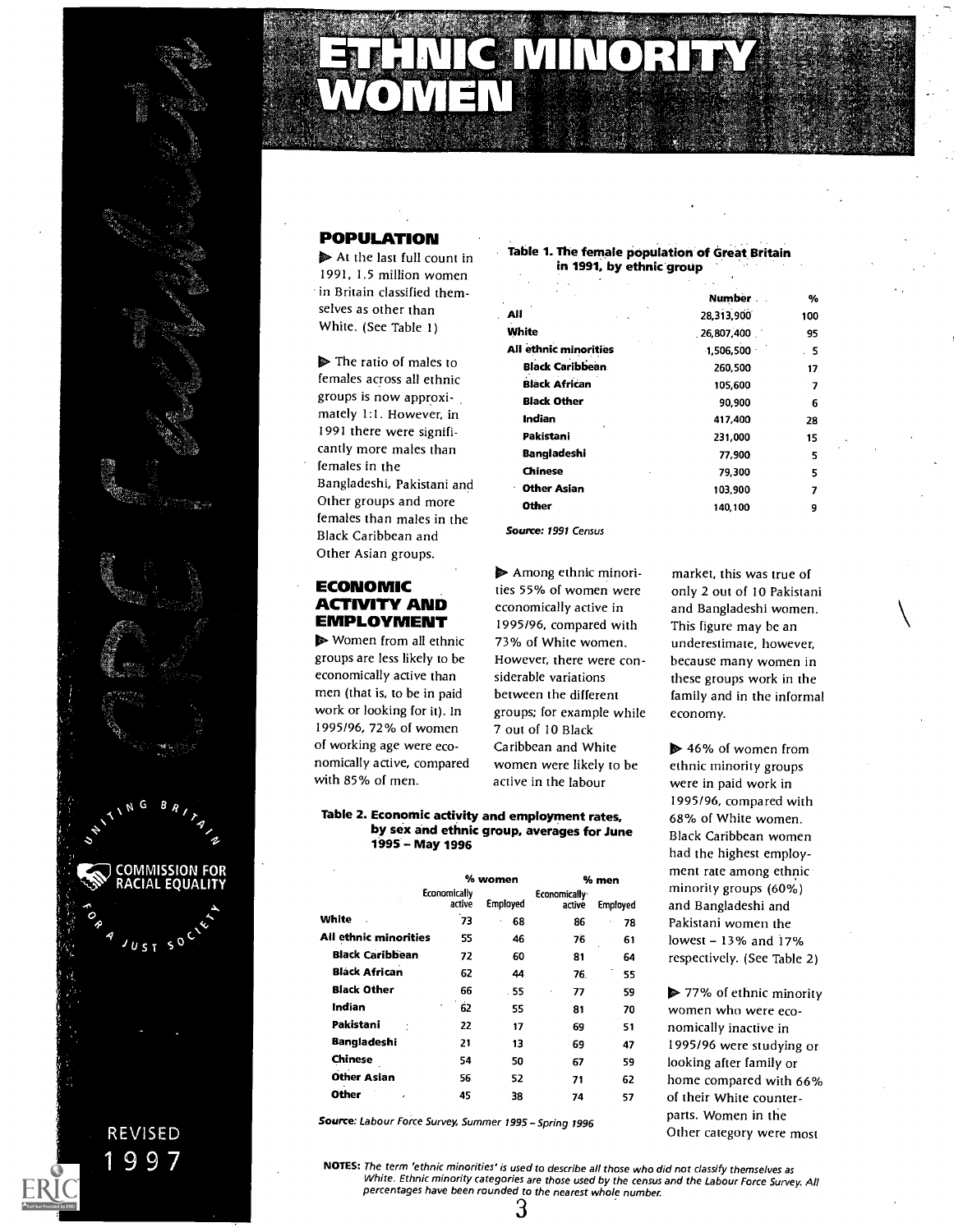# Table 3. Industrial activity, by ethnic group and sex, averages for June 1995 - May 1996

|                                         |     | White |    | Non-White               |    | <b>Black</b> |    | Indian |    | Pak/Bang |    | Other | wom  |
|-----------------------------------------|-----|-------|----|-------------------------|----|--------------|----|--------|----|----------|----|-------|------|
|                                         | м   | F     | м  | F                       | м  | F            | м  | F      | M  | F        | м  | F     | comp |
|                                         | %   | %     | %  | $\boldsymbol{\gamma_0}$ | %  | %            | %  | %      | %  | %        | %  | %     | wom  |
| Manufacturing                           | 25  | 12    | 22 | 15                      | 17 | 8            | 28 | 25     | 26 | ٠        | 14 | 8     |      |
| Construction                            | 12  | 2     | 5  |                         |    |              |    |        |    |          |    |       | EARN |
| Wholesale, retail, motor                | 14  | 17    | 18 | 16                      | 12 | 10           | 23 | 24     | 18 | 26       | 16 | 11    | D O  |
| Hotels & restaurants                    | 3   | 6     | 9  | 7                       | 5  |              | ર  | 4      | 20 | ۰        | 16 | 13    | mino |
| Transport, storage & communication      | 9   | 3     | 12 | 4                       | 14 |              | 11 |        | 13 | ٠        | 9  | 6     | roug |
| <b>Financial services</b>               | 4   | 5     | 3  | 4                       |    | 4            |    | 4      |    |          | ۰  |       | hour |
| Real estate, rent & business activities | 10  | g     | 10 | 10                      | 12 | 11           | 11 | 9      | 6  |          | 10 | 9     | wom  |
| Public admin & defence                  | - 6 | 6     | 4  |                         |    | 8            |    | ĥ      |    |          |    |       | (See |
| Education                               | 4   | 12    | 3. | 8                       |    | R            |    |        |    |          | 5. | 8     |      |
| Health & social work                    | 3   | 19    | 8  | 22                      | 8  | 34           |    | 13     |    |          | 10 | 21    | D W  |
| Other communication soc and personal    | 5   | 6     | 4  | 4                       |    |              |    |        |    |          |    | 6     | grou |

Source: Labour Force Survey, Summer 1995 - Spring 1996

likely (32%) to be students, followed by Black (21%) and Indian women (19%) (see Figure 1). Pakistani and Bangladeshi women were most likely (71%) to be looking after family compared with an average of 53%. 14% of Pakistani and Bangladeshi women said they were studying, the same proportion as among economically inactive White women. Overall, 23% of ethnic minority women were likely to be studying.

#### SELF EMPLOYMENT

3° Chinese women (27%) were nearly four times more likely to be self-employed than the average for working women (7%) in 1995196. Overall, 5% of working ethnic minority women were self-employed, compared with 17% of ethnic minority men.

#### TYPES OF JOBS

▶ 68% of all working women were employed in the private sector in 1995/96, compared with 82% of working men. 66% of all working ethnic minority women were employed in the private sector compared with 82% of all ethnic minority men. Indian women were most

likely to work in the private sector (78%), whereas 49% of Black Caribbean women were employed in the public sector, the highest proportion of any group.

 $\blacktriangleright$  Indian women in 1995/96 were as likely as White men to work in manufacturing. Another quarter worked in the wholesale and retail sector; only Pakistani and Bangladeshi women were more likely to work in this area. One third of Black women, and one in five women from the Other groups worked in the area of health and social work, compared with 19% of White women. (See Table 3)

**D** In 1995/96, ethnic minority women were as likely as White women (31% each) to be working in white collar jobs, for example, as managers. administrators or professionals, but less likely than either White (39%) or ethnic minority (40%) men.

 $\triangleright$  Nearly a quarter of all Pakistani and Bangladeshi women (23%) worked in sales compared with an

average of 11% for all women and 6% for all men. Only 7% of Black women worked in sales.

# FULL-T1ME OR PART-TIME?

**D** In 1994, 67% of ethnic minority women in employment worked full-time compared with 54% of White women in employment. Black women were most

% % % % women. (See Figure 2) MF compared with 46% of White likely to work full-time. 42% of Pakistani and Bangladeshi women worked part-time

#### EARNINGS

 $\triangleright$  On average, ethnic minority women earned roughly the same full-time hourly pay as White women in 1994/95. (See Figure 3)

Women from all ethnic groups had lower hourly pay rates than men. Pakistani and Bangladeshi women earned only 68% of the average hourly rate of White women.

#### **HOMEWORKING**

 $\triangleright$  8% of all women in paid work were homeworkers in 1995/96, compared with 13% of men. 6% of working ethnic minority women were homeworkers, compared with 8% of White women





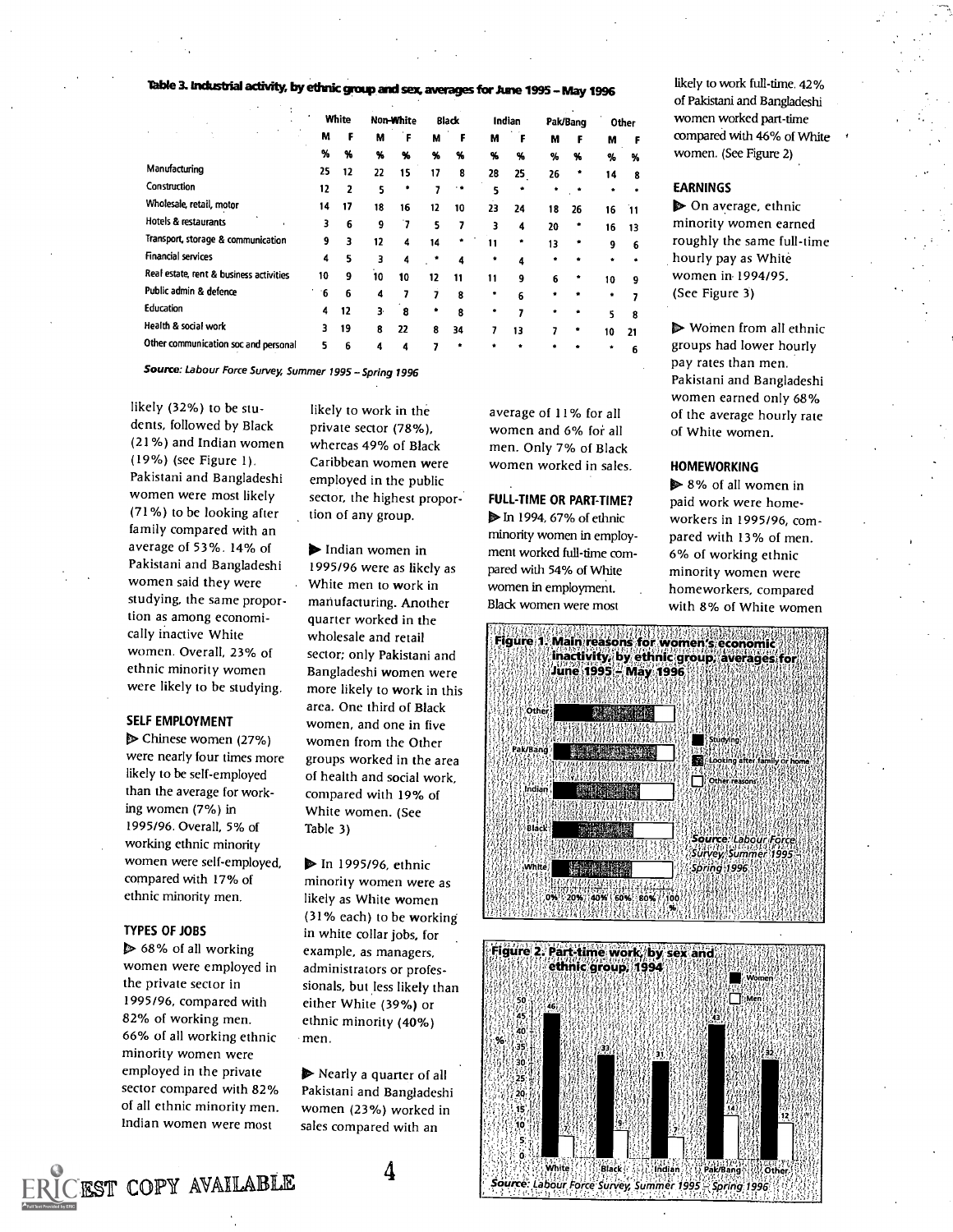

and nearly 8% of ethnic minority men. 9% of Indian and 9% of Bangladeshi and Pakistani women in paid work were homeworkers.

#### UNEMPLOYMENT

 $\triangleright$  16% of ethnic minority women of working age were unemployed, in 1995/96, compared with 6% of White women. Black Caribbean women were significantly less likely to be unemployed than their male counterparts. Black African women had an exceptionally high unemployment rate. (See Table 4)

> 30% of all ethnic minority women between 16 and 24 years old were unemployed, compared with 12% of White women of the same age. 37% of Black Caribbean women in this group were unemployed.

#### TRADE UNIONS

▶ 33% of ethnic minority women employees were in trade unions in 1995, compared with 29% of White women. Black women were most likely to be trade union members (42%), followed by womcn from the Other category, including Chinese (32%). 27% of Indian women were union

members. (Labour Market Trends, May 1996)

#### TRAINING

 $\blacktriangleright$  Ethnic minority women were more than twice as likely as White women to be on government training schemes, such as Youth Training or Employment Training, in 1993.

#### EDUCATION

 $\blacktriangleright$  47% of 16-24 year old ethnic minority women were in full or part-time education in winter 1995/96, compared with 32% of White women. White women were the least likely of all to be full-time students. Chinese women between 16 and 24 had the highest participation rate of women from all ethnic groups (66%). Black Caribbean women were least likely of all ethnic minority women to become full-time students (32%). (See Table 5)

#### QUALIFICATIONS

 $\blacktriangleright$  Women from all ethnic groups, except Black Caribbean, were less likely to have higher qualifications than men, in 1991. The proportion of Black Caribbean women with a higher qualification was twice that of Black Caribbean men. (See Table 6)

#### Ibble 4. Unemployment rates for waking age, by ethnic group, averages for June 1995 - May 1996

|                              | <b>Women</b> | ٠<br>Men | ٠ |
|------------------------------|--------------|----------|---|
| <b>White</b>                 | 6            | 9        |   |
| <b>All ethnic minorities</b> | 16           | 20       |   |
| <b>Black Caribbean</b>       | 16           | 22       |   |
| <b>Black African</b>         | ٠<br>29      | 27       |   |
| Indian                       | 11           | 13       |   |
| Pakistani<br>$\cdot$         | 25           | 26       |   |
| <b>Bangladeshi</b>           |              | 32       |   |
| <b>Other</b>                 | 11'          | 17       |   |
|                              |              |          |   |

\* cell sizes under 6,000; estimates not included

Source: Labour Force Survey, Summer 1995 - Spring 1996

#### Table 5. 16-24 year-old women in full-time education, by ethnic group, 1995/96

| %  | $\ddot{\phantom{0}}$ |
|----|----------------------|
| 32 |                      |
| 47 |                      |
| 32 |                      |
| 42 |                      |
| 36 |                      |
| 51 |                      |
| 46 |                      |
| 39 |                      |
| 66 |                      |
| 62 |                      |
| 56 |                      |
|    |                      |

Source: Labour Force Survey, Winter 1995/96

#### Table 6. Higher education qualifications, by ethnic group, 1991\*

|                        | Women | Men     |
|------------------------|-------|---------|
|                        | %     | %       |
| White                  | 12    | 15      |
| All ethnic minorities  | 13    | 18      |
| <b>Black Caribbean</b> | 12    | 6       |
| <b>Black African</b>   | 22    | 31      |
| <b>Black Other</b>     | 13    | 12      |
| Indian                 | 11    | 19      |
| Pakistani              | 4     | 10      |
| <b>Bangladeshi</b>     | 3     | 7       |
| <b>Chinese</b>         | 24    | 28      |
| <b>Other Asian</b>     | 20    | ٠<br>30 |
| Other                  | 21    | 30      |

\* Includes a degree or nursing or business qualification. Source: 1991 Census

 $\blacktriangleright$  A greater proportion of ethnic minority women had higher education qualifications (13%) than White women (12%). Over 20% of Chinese and

 $\ddot{\bm{\omega}}$ 

Black African women had higher qualifications - the highest proportions of women from-any group. The lowest proportions were of Pakistani and